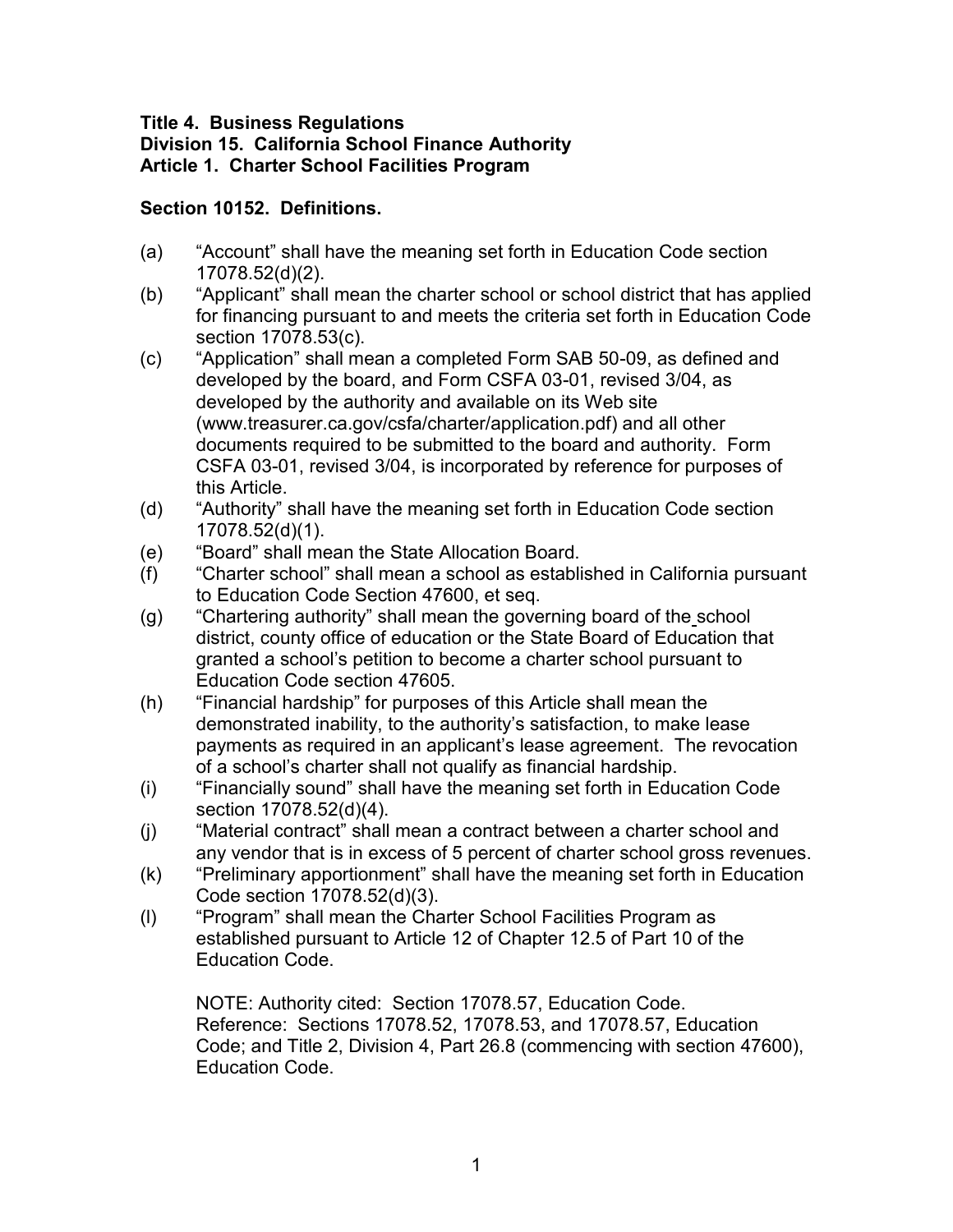#### **Section 10153. Application.**

When an applicant voluntarily applies to the board for a preliminary apportionment, as a condition of receiving a preliminary apportionment from the board, the applicant will provide concurrently all information required by the authority as described in section 10155, by submitting a completed Form CSFA 03-01 to the authority. If the information provided in Form CSFA 03-01 is insufficient to allow the authority to determine whether a charter school is financially sound, the authority shall notify the applicant and board, and reserves the right to request such additional information as will be necessary to make the determination. If after such request, the required information is not provided, the authority reserves the right to find the application incomplete and the application not eligible for consideration.

 NOTE: Authority cited: Section 17078.57, Education Code. Reference: Sections 17078.52, 17078.53 and 17078.57, Education Code.

#### **Section 10154. Financially Sound Determination.**

- (a) A financially sound charter school shall have been a financially capable concern for at least 24 months prior to submission of the application. In addition, a financially sound charter school shall have at least two academic years of instructional operations of a charter school prior to submission of the application.
- (b) Where the application is for new construction or rehabilitation for a charter school with less than two years of instructional experience, the organization that is applying on behalf of the school shall demonstrate it has an approved charter or charter amendment for the new charter school at the time of submission and that it has operated or managed another charter school or charter schools for at least two full academic years of instructional operations of a charter school prior to submission of the application. In addition, if the application is for a new school, and the organization applying on behalf of the charter school does not have experience operating other charter schools in California for at least two academic years, the applicant may satisfy the requirements of this section by providing evidence of its educational plan, financial resources, facilities expertise, and management expertise. Management expertise must be established by demonstrating, to the authority's satisfaction, that key personnel (e.g., Chief Executive Officer, President, Operations Manager, Chief Financial Officer, Principal, etc.) involved in operating the applicant charter school have at least two academic years of experience in management positions at other charter schools in California. To establish the required level of management experience, the applicant must provide: (1) Name(s) and address(es) of the charter schools in California where
	- experience was earned;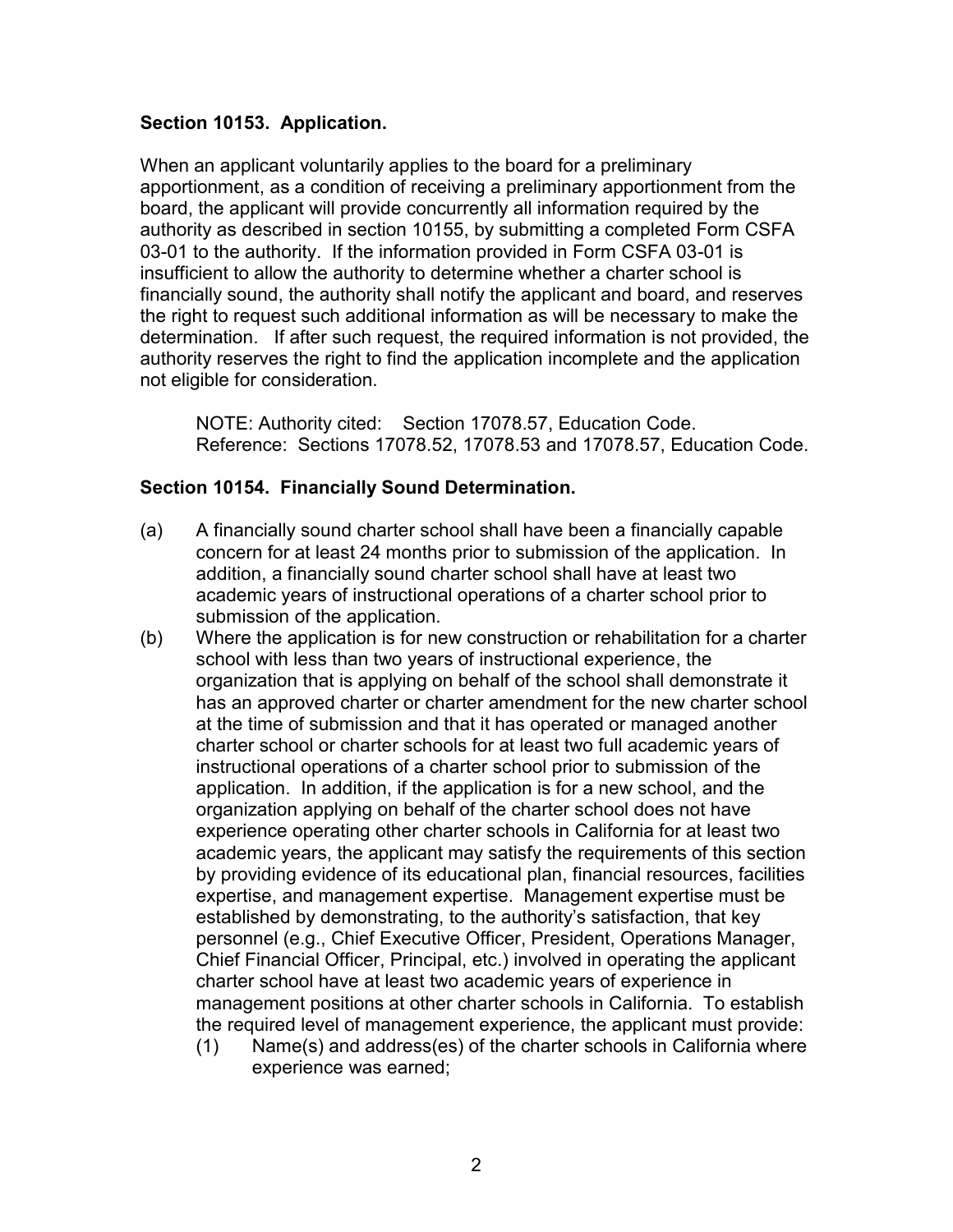- (2) Titles, responsibilities and duties of the key personnel at the charter school(s);
- (3) Length of tenure of the key personnel at the charter school(s);
- (4) Name(s), address(es), phone number(s) and other contact information of the key personnel's immediate supervisor(s) and the President(s) of the charter school(s)' governing board;
- (5) Student performance data for the charter school(s) covering the period of service; and
- (6) Available information regarding performance of the key personnel at the charter school(s) where the experience was earned.
- (c) Where the application is submitted by a school district or county office of education and the charter school has not operated for at least two academic years as a charter school, the school district or county office of education's experience operating public schools may be used to satisfy the requirements of this section.
- (d) In making its determination regarding whether a charter school is financially sound, the authority shall consider certain factors, including but not limited to:
	- (1) Whether the charter school has complied with the terms of its charter agreement;
	- (2) Whether the charter school is in good standing with its chartering authority;
	- (3) Whether the charter school is in imminent danger of having its charter revoked or not renewed;
	- (4) Whether the charter school's audited financial statements are free of material exceptions and "going concern" issues;
	- (5) Whether financial results and projections demonstrate the charter school's ability to operate at least on a break-even basis, historically, as well as in the future, taking into consideration the increased obligations resulting from the applicant's participation in the program;
	- (6) Whether the charter school has the ability to make the lump sum payment proposed by the applicant and/or estimated lease payments determined by the authority;
	- (7) Whether the charter school consistently meets recognized academic achievement standards;
	- (8) In circumstances where a charter school has a guarantor or coborrower, whether the guarantor or co-borrower has the financial stability, resources, and authority to secure the charter school's commitment to make required lease payments; and
	- (9) Whether the charter school has qualified management and staff.
- (e) The authority will perform a site visit of the charter school facility currently used by any applicant that is located outside of the school district that chartered it. Such visit shall be during hours when pupils are present and instruction is being provided. The authority reserves the right to perform such a visit of any other applicant.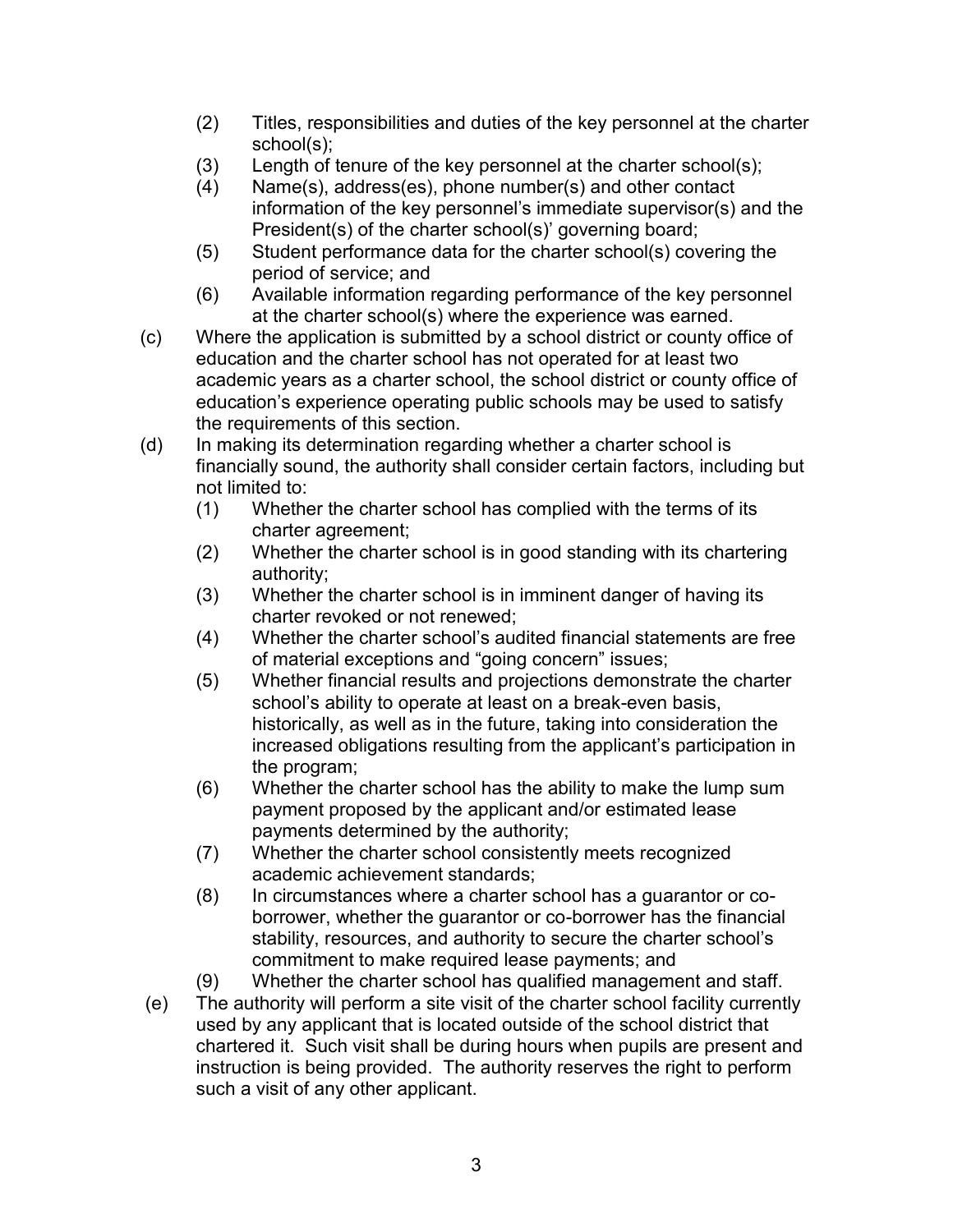- (f) The authority also may consider any information voluntarily submitted by the chartering authority, the school district in which the charter school will be located, the county office of education for the county in which the charter facility will be located, and any school district or county office of education whose students currently or are projected to attend the charter school.
- (g) The authority will provide the board with an initial determination of whether a charter school is financially sound for the purposes of the board establishing the preliminary apportionment.
- (h) Prior to the board's final apportionment, the authority will provide the board with a final determination of whether the charter school is financially sound. The authority reserves the right to withdraw its initial determination that a charter school is financially sound prior to the final apportionment by the board if any material change to the charter school occurs, or an identified area of concern has not been remedied between the preliminary and final apportionment which, in the opinion of the authority, makes the charter school no longer financially sound.

NOTE: Authority cited: Section 17078.57, Education Code. Reference: Sections 17078.52, 17078.53, 17078.56 and 17078.57, Education Code.

# **Section 10155**. **Preliminary Application Information.**

In determining whether a charter school is financially sound for the purposes of the board's preliminary apportionment, the authority shall require the following information be provided by the applicant with its application (Form CSFA 03-01, revised 3/04) for preliminary apportionment:

- (a) Organizational information.
	- (1) History of charter school and founding group
		- (A) Date charter school commenced instructional operations;
		- (B) Description of charter school curriculum, including specific focus or theme;
		- (C) Analysis of competition and charter school's competitive advantage(s), including method of student recruitment and marketing;
		- (D) Description of relationships with the chartering authority and all major funding sources, both public and private;
		- (E) Copy of Articles of Incorporation and Corporate Bylaws (or documentation of charter school's current legal status in the event the charter school is not incorporated); and
		- (F) Copy of charter agreement/approved charter amendment/contract.
	- (2) Copies of reports to and from the chartering authority, including annual report and evidence that the chartering authority is engaged in due diligence in its monitoring of the charter school's student and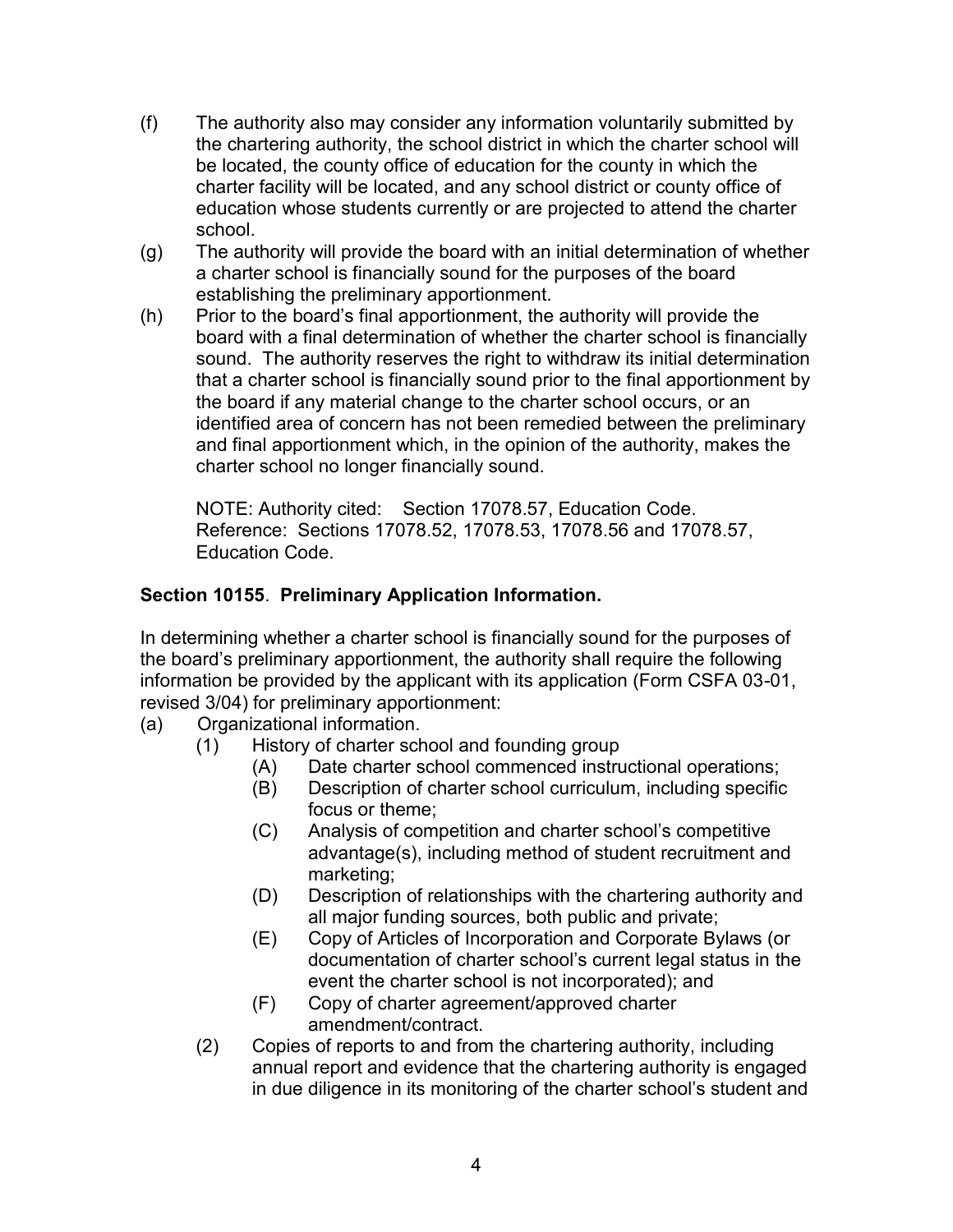organizational performance data and evidence of the chartering authority's oversight and approval of the charter school's instruction and curriculum. In addition, if the applicant's charter is due to expire within 12 months of application submission, include written documentation describing the applicant's plan for charter renewal along with any available information regarding the chartering authority's support for the renewal. For any applicant, regardless of the timing of charter renewal, the authority reserves the right to request additional and specific information regarding the applicant's charter renewal status, including information directly from the chartering authority;

- (3) The charter school's most recent business plan and/or strategic plan. If possible, such plans should encompass the next three academic years. For expansions, staffing plans also must be submitted;
- (4) The operational agreement or memorandum of understanding between the charter school and the chartering authority;
- (5) Historical, current, and projected enrollment, by grade level, for the next five years or through the first two fiscal years following the occupancy of the program funded facility, and the charter school's waiting list, if available;
- (6) Targeted student population and student year-to-year retention rates for all years of operation of the charter school;
- (7) Student performance data for the past three academic years;
- (8) List of the charter school's Board of Directors including their occupations, cities of residence, and terms of office; and
- (9) Resumes of key staff members (e.g., Chief Executive Officer, President, Operations Manager, Chief Financial Officer, Principal, etc.) of the charter school.
- (b) Financial information.
	- (1) The charter school's organizational budgets for the current and next fiscal years;
	- (2) The charter school's projected income statements and cash flows for the next five years or through the first two fiscal years following the occupancy of the program-funded facility, including written assumptions;
	- (3) The charter school's audited financial statements, including notes, for the last three fiscal years. If the charter school is in its third year of operation, only two fiscal years of audited financial statements are necessary;
	- (4) The charter school's anticipated financial contribution to the project, including any lump sum payment to be made to meet its local match requirements by or on behalf of the charter school, and the source of the anticipated financial contribution;
	- (5) The charter school's most current available monthly financial statement (unaudited), including a year-to-date financial statement,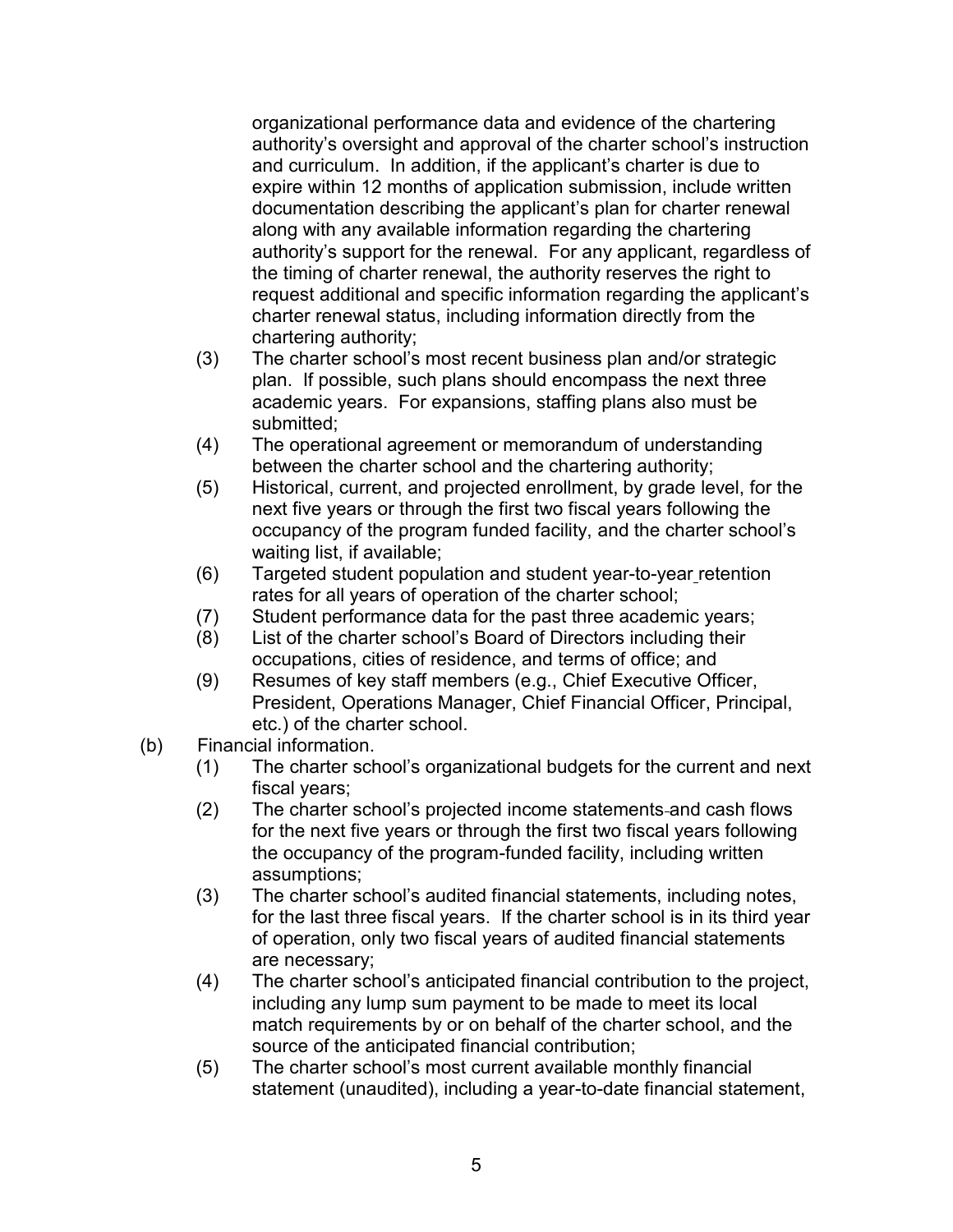with a comparison to budgeted year-to-date, current total annual budget, and prior year actual-to-date; and

- (6) Where a charter school has a guarantor or co-borrower, financial information, as described in Section 10159, related to the guarantor or co-borrower.
- (c) All Existing and Anticipated Debt Obligations.
	- (1) List the total amounts, annual amounts, interest rates, and maturity dates of all existing and anticipated short- and longterm debt obligations of the applicant or charter school;
	- (2) A description of the equipment or facilities financed with the debt obligations;
	- (3) If applicable, provide information about any debt covenants that could impact the program debt obligation; and
	- (4) Provide copies of all financing documents associated with the debt obligations.
- (d) All Material Contracts.
	- (1) List and copy of all material contracts, including, but not limited to, management, support services, transportation contracts, and any such anticipated contracts involving use of space or equipment to be financed with Program funds;
	- (2) A description of services provided by the vendor to the charter school; and
	- (3) For those charter schools contracting with educational management organizations, the following information also must be provided:
		- (A) Brief history of the organization, including most recent annual report;
		- (B) Description of who is served by the organization, including mission and targeted geographic area;
		- (C) Budget of the organization for the current and next three fiscal years;
		- (D) Financial audits of the organization for the last three fiscal years;
		- (E) Resumes for key staff of the organization;
		- (F) List of Board of Directors of the organization, including their occupations and cities of residence;
		- (G) Contact information for the organization; and
		- (H) A narrative describing the organization's scope and strategic plan for the next three years.
- (e) Legal Status Questionnaire. A completed Legal Status Questionnaire submitted in the form set forth by the authority as part of Form CSFA 03-01, revised 3/04, and which can be found at www.treasurer.ca.gov/csfa/charter/application.pdf.
- (f) For a charter school which is governed by a school district, county office of education, or the State Board of Education, if any of the specific documentation requested in this section is not available, the applicant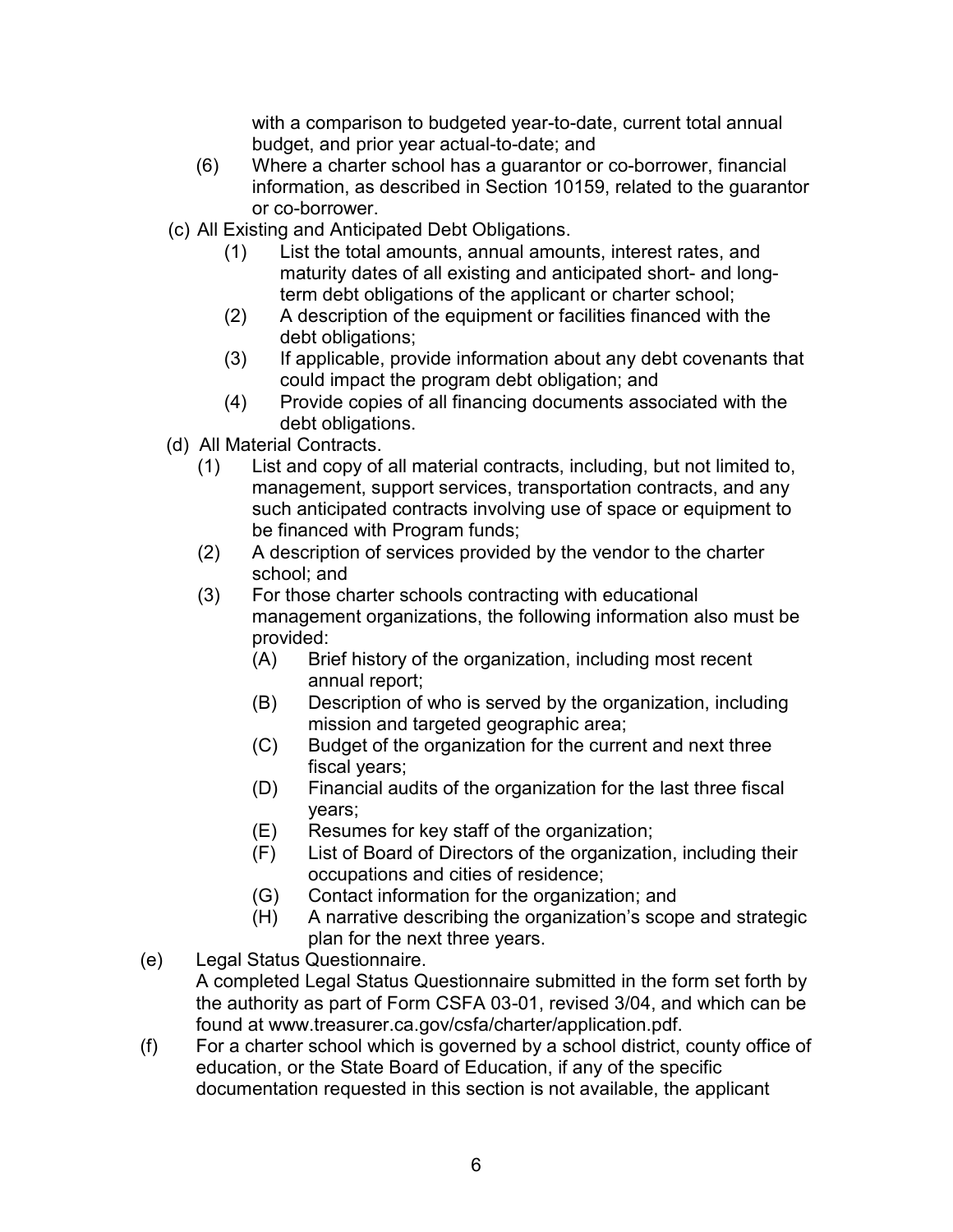must provide a justification for not providing the specific documentation requested and provide alternative documentation that addresses the requested information.

- (g) For organizations which operate multiple schools or which are applying on behalf of multiple schools, the information requested in this section must be submitted specifically with respect to each school for which an application is submitted, along with such information for the organization as a whole.
- (h) Failure to provide sufficient required information as described in this section, in a timely manner, may result in the authority's inability to determine the financial soundness of an applicant and the applicant's disqualification from the program.

NOTE: Authority cited: Section 17078.57, Education Code. Reference: Sections 17078.52, 17078.53 and 17078.57, Education Code.

#### **Section 10156. Method of Determining Whether a Charter School is Financially Sound.**

Form CSFA 03-01, revised 3/04, and any other information that is requested or otherwise received by the authority, will be reviewed and evaluated by the authority for purposes of determining whether a charter school is financially sound. In making this determination, the authority will utilize the apportionment eligibility amounts provided by the board and will rely on such amount being sufficient to complete the project, without evaluation or verification by the authority. The authority will consider the following information as a basis for determining a charter school's financial soundness:

- (a) the charter school's expected ability to maintain stable financial operations and make estimated lease payments, if applicable;
- (b) any material risks that would threaten the financial or operational viability of the applicant or the charter school;
- (c) current and historical performance, including cash flow, major revenues, degree of reliance on grants and fundraising, enrollment trends, student performance data, projected average daily attendance, expenses, and debt service coverage, if applicable;
- (d) reasonableness of projected financial performance and corresponding assumptions based on current and historical performance and the charter school's business and/or strategic plans;
- (e) whether the applicant's financial condition is consistent with its planned contributions to the project;
- (f) adequacy of the qualifications and performance of management and personnel to perform necessary administrative, curricular, financial and human resource functions;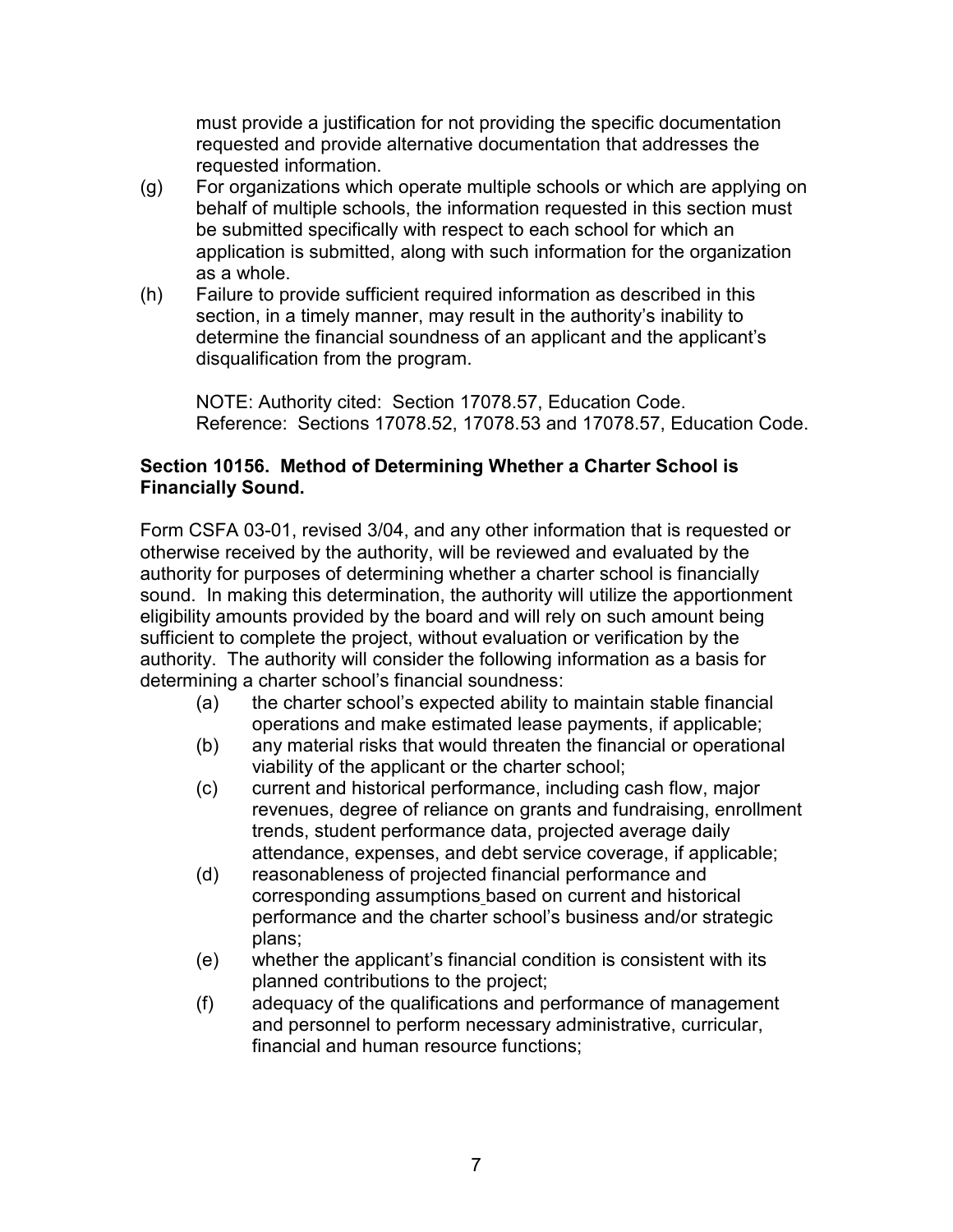- (g) evidence that the applicant is meeting the terms of its charter and is not in imminent danger of having its charter revoked or not renewed by the chartering authority;
- (h) evidence that the chartering authority performs its required oversight responsibilities, including review of student and school performance data;
- (i) adequacy of material contracts and ability of the charter school to manage such contracts and meet its obligations under such contracts. Where the charter school has contracted with an education management organization, the authority will perform an analysis of the current and historical financial and operational condition of the organization, in addition to the above;
- (j) results of a site visit, if made pursuant to section 10154(e);
- (k) the impact of any lump sum payment the charter school has indicated it intends to make; and
- (l) where a charter school is using a guarantor or co-borrower, the financial resources, stability, and authority of the guarantor or coborrower, and the extent to which the applicant is reliant on the guarantor or co-borrower to meet minimal coverage ratios.

NOTE: Authority cited: Section 17078.57, Education Code. Reference: Sections 17078.52 and 17078.57, Education Code.

# **Section 10157. Ongoing Monitoring of Applicant's Financial Soundness.**

- (a) As a condition of the authority's determination that a charter school is financially sound prior to the preliminary apportionment, the authority may require that all applicants determined to be financially sound and receiving a preliminary apportionment provide regular updates, upon request, to the authority on key aspects of their financial condition and operating results. Such updates, may include, but not be limited to the following:
	- (1) semi-annual unaudited financial statements;
	- (2) audited financial statements as they are completed and filed with the California Department of Education and the chartering entity;
	- (3) adopted budgets and interim budget reports filed with the charter school's chartering entity; and
	- (4) notice of any material change to the enrollment, student performance, charter status, or financial condition within 45 days of such material change; and
	- (5) reports from the chartering authority's routine oversight of the charter school's activities
- (b) Where a charter school has a guarantor or co-borrower, similar information to that described in subsection (a) also may be required to ensure the continuing financial stability of the guarantor or co-borrower.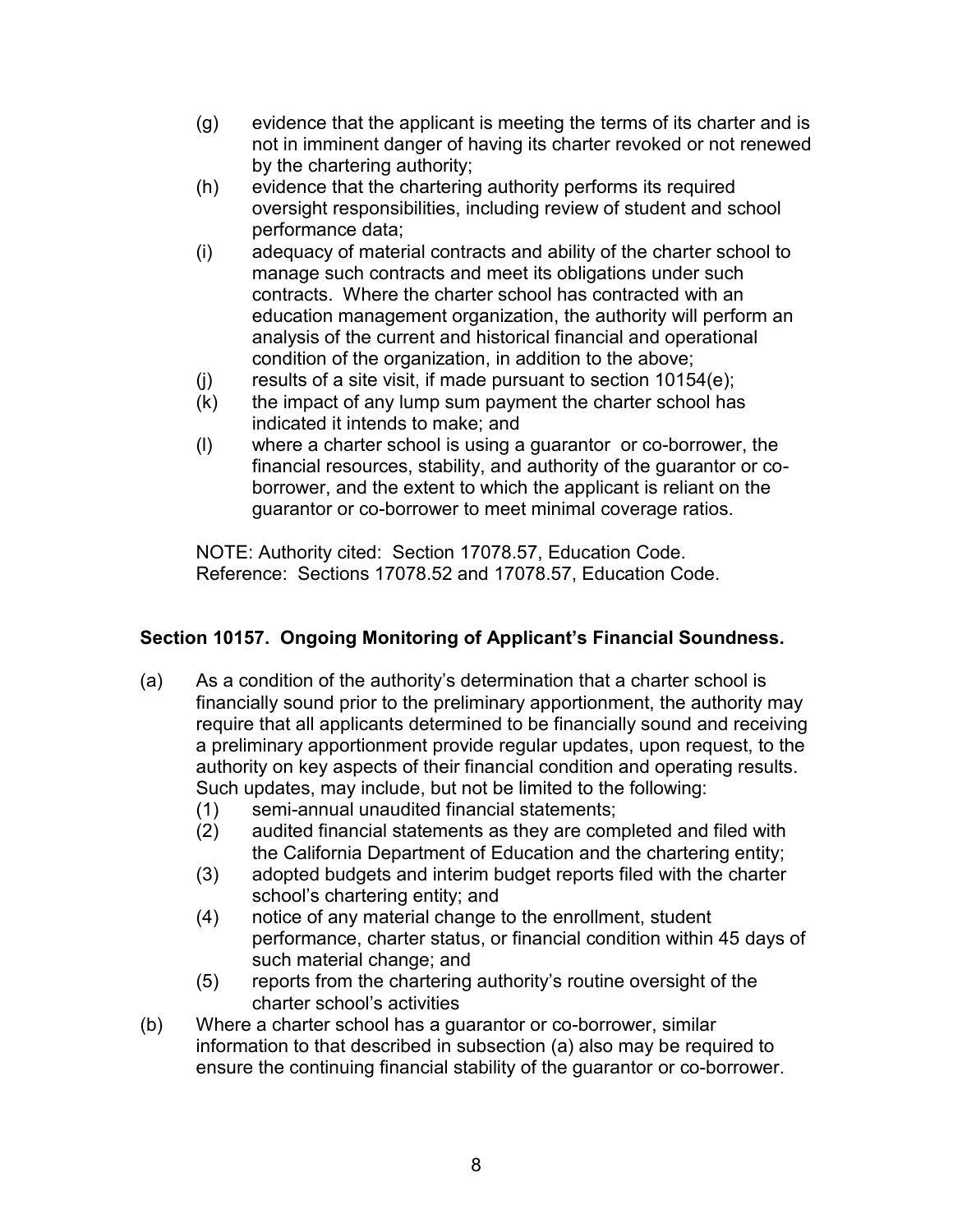NOTE: Authority cited: Section 17078.57, Education Code. Reference: Section 17078.52, 17078.53 and 17078.57, Education Code.

# **Section 10158. Final Application Information.**

- (a) In determining whether a charter school is financially sound prior to the final apportionment, the authority will require the applicant to update information submitted in the original application for preliminary apportionment, including, but not limited to:
	- (1) Any material changes to information provided pursuant to section 10155(a), (b), (c) and (d), and updates, including, but not limited to:
		- (A) If applicable, renewals and amendments to the charter agreement/contract and any operational agreement or memorandum of understanding between the charter school and the chartering authority;
		- (B) Copies of all written reports to and from the chartering authority, including the annual report and evidence that the chartering authority continues to engage in due diligence in its monitoring of the charter school's student and organizational performance data, and evidence of the chartering authority's oversight and approval of the charter school's instruction and curriculum, since the preliminary application was submitted;
		- (C) Updated business and strategic plans encompassing the next three academic years must be provided;
		- (D) Current enrollment, targeted student population, and student retention rates for all years after the date of the preliminary apportionment but prior to the final apportionment;
		- (E) Projected enrollment, by grade level, for the next five years or through two full years of occupancy at the programfunded facility, and current waiting list, if available;
		- (F) Student performance data for all years after the date of the preliminary apportionment but prior to final apportionment;
		- (G) Current list of the Board of Directors, including their occupations, cities of residence, and terms of office;
		- (H) Resumes of new key staff, along with notice of any resignations or terminations of key staff originally identified in the application;
		- (I) Audited financial statements for all years ending not less than 180 days after the preliminary apportionment and prior to the final apportionment;
		- (J) Most current monthly unaudited financial statement, including year-to-date financial statement, with comparison to budgeted year-to-date, current total annual budget, and prior year actual-to-date;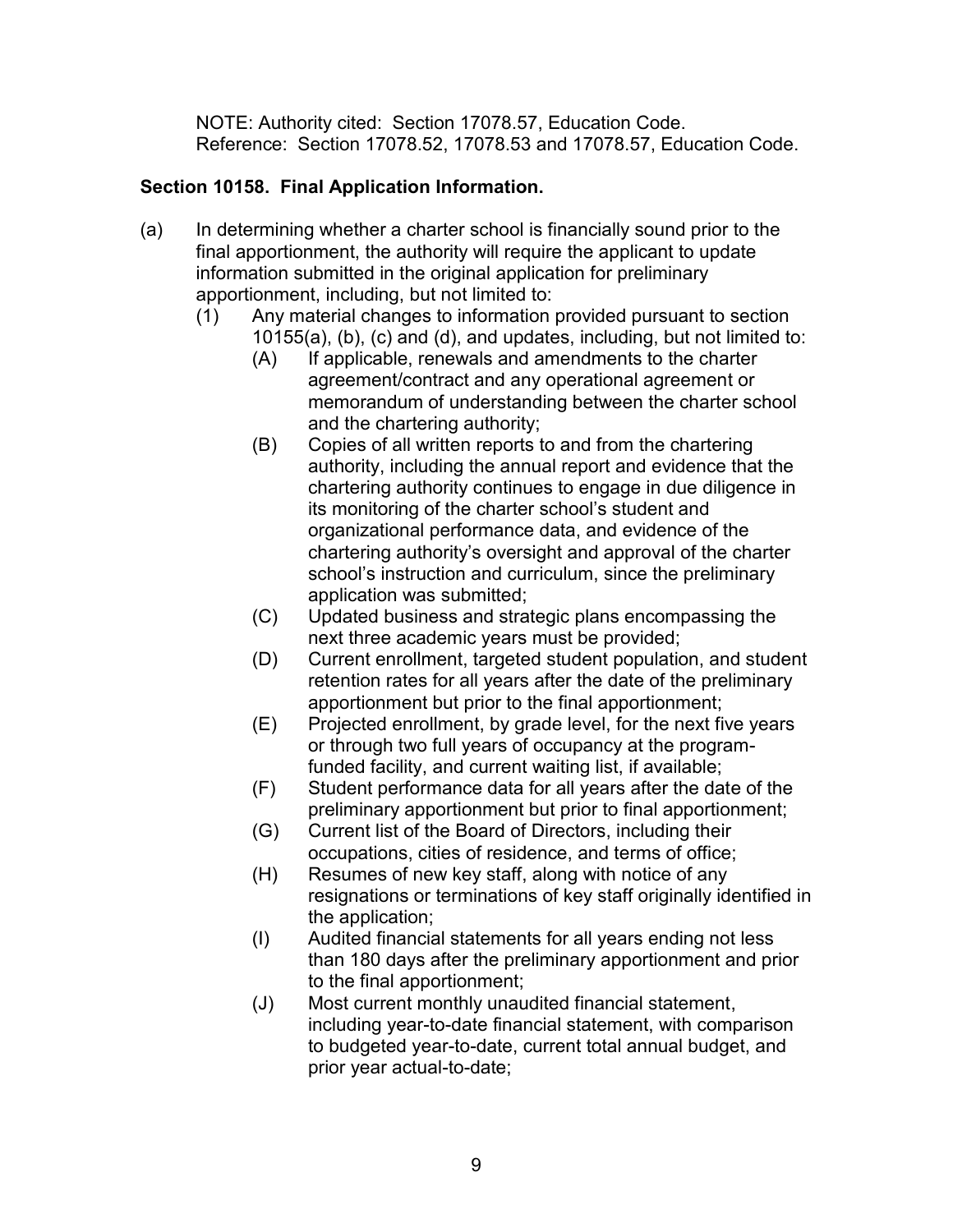- (K) Financial projections, including written assumptions, for the next five fiscal years or through two full years of occupancy at the program-funded facility;
- (L) Updated financial information regarding the guarantor or coborrower, if applicable;
- (M) Any material changes in material contracts and debt obligations existing as of the date of the preliminary apportionment and additional material contracts and debt obligations entered into since the preliminary apportionment, including any changes to educational management organization contracts, if applicable; and
- (N) A completed Legal Status Questionnaire submitted in the form set forth by the authority, as part of Form CSFA 03-01, revised 3/04, and found at [www.treasurer.ca.gov/csfa/charter/application.pdf,](http://www.treasurer.ca.gov/csfa/charter/application.pdf) reflecting any changes since the application.
- (b) In the event that the charter school's charter is not renewed or is revoked at any time before a final apportionment, the authority will notify the board that the charter school is no longer financially sound.

NOTE: Authority cited: Section 17078.57, Education Code. Reference: Sections 17078.52 and 17078.57, Education Code.

# **Section 10159. Use of a Guarantor or Co-Borrower**

If an applicant is opting to make its local share match via a lease, the applicant may support its application with a guarantor or co-borrower that is willing to provide a commitment to guarantee the lease. The guarantor or co-borrower may be an individual, government entity, or a for-profit or non-profit organization. Where an applicant intends to use a guarantor or co-borrower, the guarantor or co-borrower must demonstrate its commitment to the guaranty and its financial capability and legal authority to make such a guaranty by taking the following steps:

- (a) Submit a letter, drafted in conjunction with authority staff, describing the terms of the guarantor's or co-borrower's commitment with the charter school's application for preliminary apportionment.
- (b) Submit the following information with the charter school's application for preliminary apportionment:
	- (1) A Legal Status Questionnaire completed by the guarantor or coborrower and submitted in the form set forth by the authority, as part of Form CSFA 03-01, revised 3/04, and found at [www.treasurer.ca.gov/csfa/charter/application.pdf;](http://www.treasurer.ca.gov/csfa/charter/application.pdf)
	- (2) If the guarantor or co-borrower is a corporation, a copy of the bylaws and Articles of Incorporation. If the guarantor or co-borrower is not a corporation, other documents which describe the legal structure of the guarantor or co-borrower;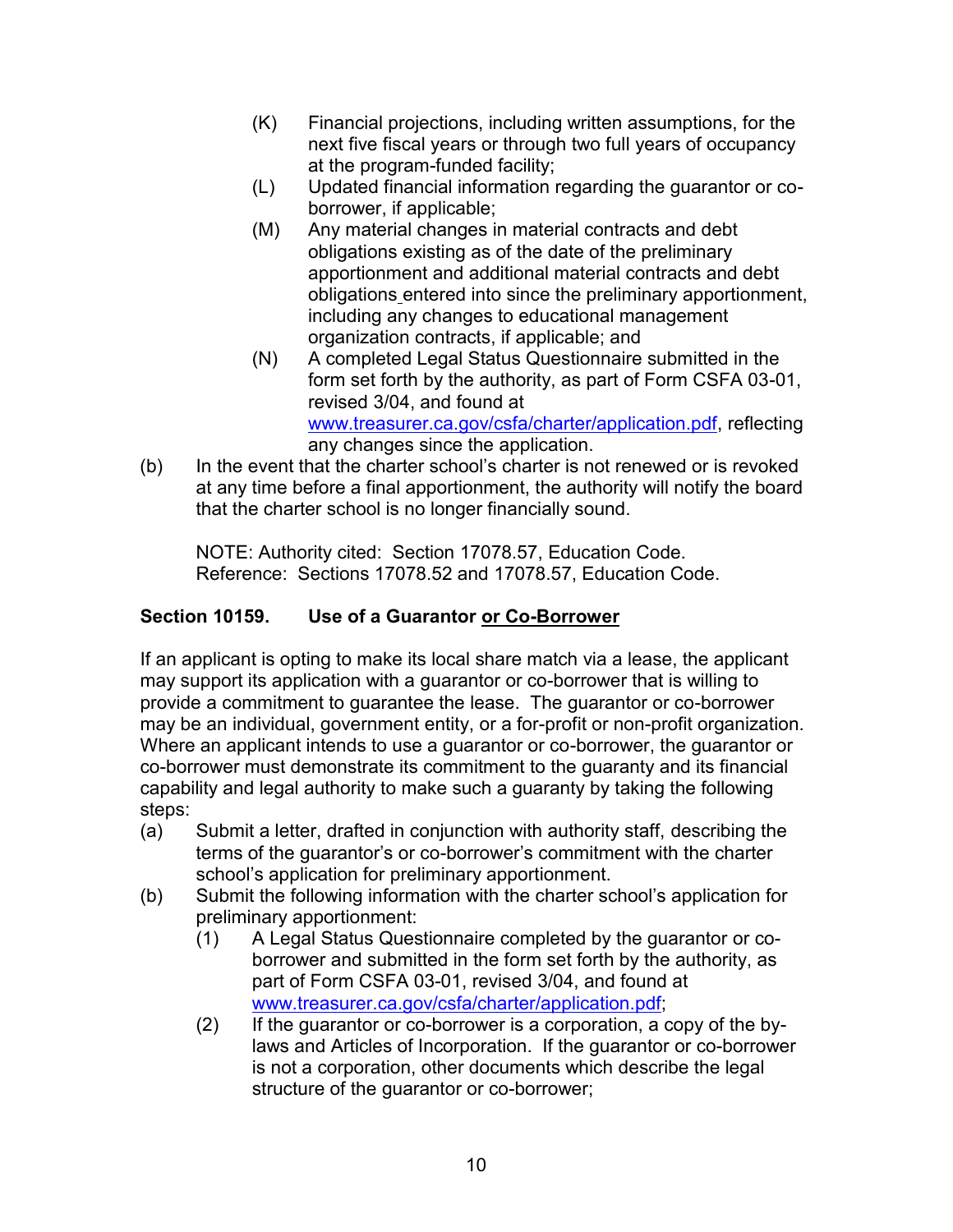- (3) Where applicable, a list of the guarantor's or co-borrower's Board of Directors, including their occupations, cities of residence, and terms of office;
- (4) Where applicable, a copy of the guarantor's or co-borrower's authorization or approval by its governing board to undertake the guaranty;
- (5) A minimum of three letters of reference from financial institutions with which the guarantor or co-borrower does business;
- (6) Financial statements, audited if applicable, for the three years prior to the date of application. Financial statements shall include budgets, cash flow statements, and balance sheets, and any written assumptions; and
- (7) Financial projections which include, but are not limited to, liquidity, balance of funds, and net assets for at least the next three years, or through the first full academic year of operation of the applicant school, whichever is longer.
- (c) Submit a fully executed guaranty or co-borrower agreement, drafted in conjunction with authority staff, at the time of release of funds, whether for an advance apportionment or for the final apportionment.
- (d) The information required in section 10159(b) also must be updated upon the charter school's application for advance apportionment and final apportionment. The authority also reserves the right to request periodic updates of information provided by the guarantor or co-borrower between the preliminary apportionment and final apportionment.

NOTE: Authority cited: Section 17078.57, Education Code. Reference: Section 17078.57, Education Code.

# **Section 10160. Payment of Local Matching Share.**

- (a) Facilities funded pursuant to the program shall have a 50 percent local share matching obligation that may be paid by the applicant through lease payments which may be reduced in the case of a lump sum payment.
- (b) If the applicant elects to make lease payments in lieu of a lump sum local matching payment, the authority will determine the lease payment schedule by amortizing one-half of the total approved project costs, minus any lump sum payments, over the term of the lease payment period for each applicant prior to the final apportionment and notify the board and the applicant.
- (c) If the applicant is receiving a significant contribution from a third party, the applicant shall provide information describing whether the contribution will be used to cover costs which are in excess of the eligible costs as determined by the board or to be used to meet the applicant's local matching share or both.
- (d) To be eligible for matching share financing, the charter school must demonstrate, to the authority's satisfaction, all of the following: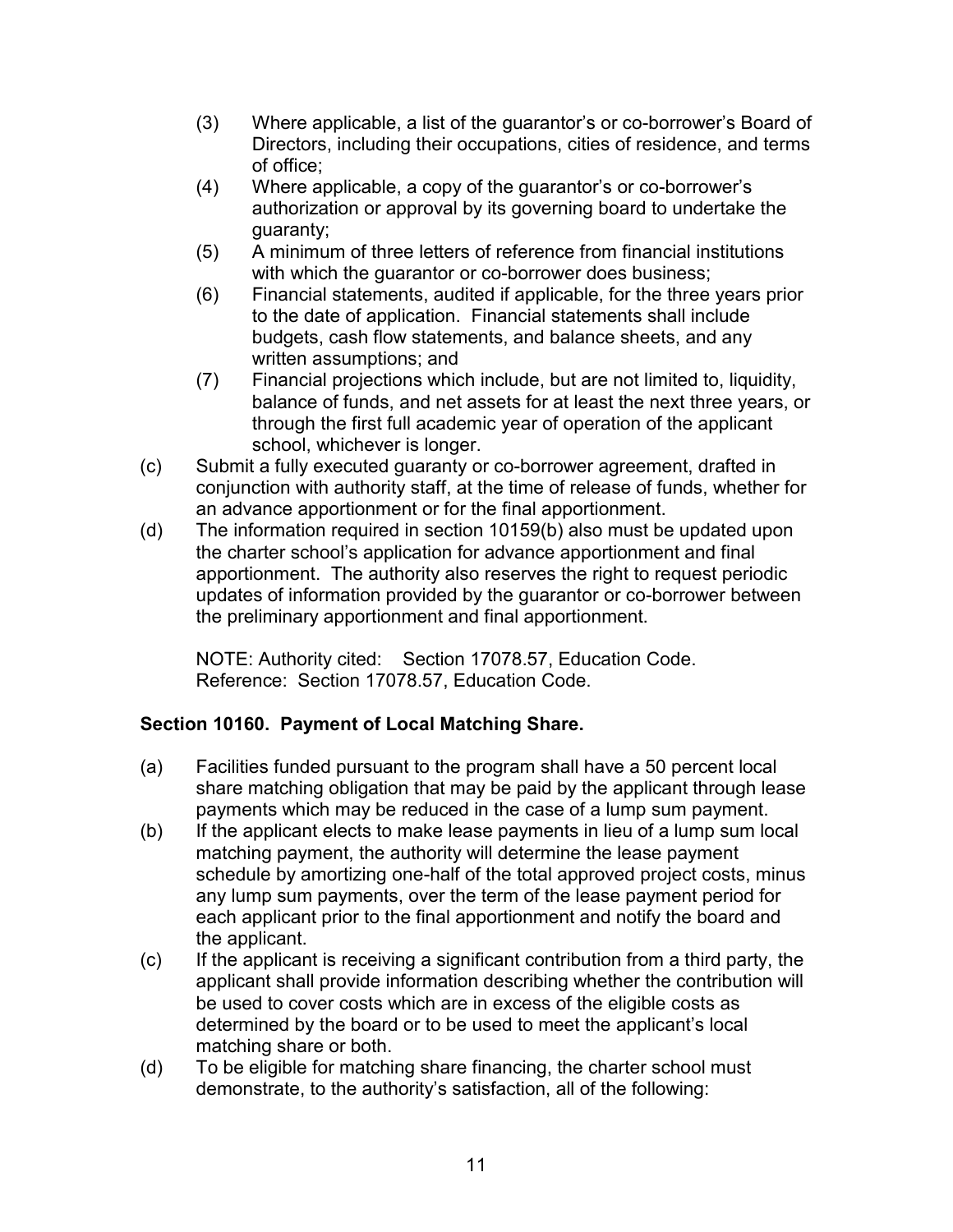- (1) it is financially sound;
- (2) it can pay the matching share through lease payments at the interest rate prescribed in Education Code, section 17078.57(a)(1)(D) and (E); and
- (3) it has a minimum debt service coverage ratio determined by the authority to be sufficient, but in no event to be less than 1.0x.
- (e) Upon advance or final apportionment, the authority will prepare a lease agreement on behalf of the board for the applicant that contains security, reporting, and default provisions as described in sections 10159 and 10160.
- (f) In the case of a lump sum payment being used to meet the charter school's local matching share obligation, the charter school must provide documentation that said lump sum payment is available and restricted for purposes of making the payment.

NOTE: Authority cited: Section 17078.57, Education Code. Reference: Sections 17078.54, 17078.57 and 17078.58, Education Code.

# **Section 10161. Security Provisions.**

- (a) Title to project facilities may be held by the school district in whose boundaries the facility is to be physically located, in trust, for the benefit of the state public school system.
- (b) Title to project facilities may be held by a charter school or a local governmental entity other than the school district in accordance with Sections 17078.57, 17078.62, and 17078.63 of the Education Code.
- (c) Any person or entity providing a substantial contribution that is applied to the costs of the project in excess of the state share and the local matching share may be granted a security interest to be satisfied from the proceeds, if any, realized when the property is ultimately disposed of. If the contribution was made for the explicit purpose of purchasing any asset with a normal life expectancy of less than twenty years, the security interest will be adjusted to reflect the depreciation of the asset(s).
- (d) Any person or entity that provides a contribution to the applicant which is used solely to assist the applicant in meeting its local matching share shall not be entitled to a security interest as provided in subsection (b). Where the contribution results in total project funding beyond the state share and local matching share, the contributor's security interest shall be limited to the amount in excess of the state share and local matching share.
- (e) If a default occurs and all lease payments have not been made, the security interest of any person or entity providing a substantial contribution to the costs of the project shall be satisfied only after the account is reimbursed for any remaining unpaid local matching share.
- (f) Specific terms of security provisions for persons or entities providing a substantial contribution shall be determined on a case-by-case basis.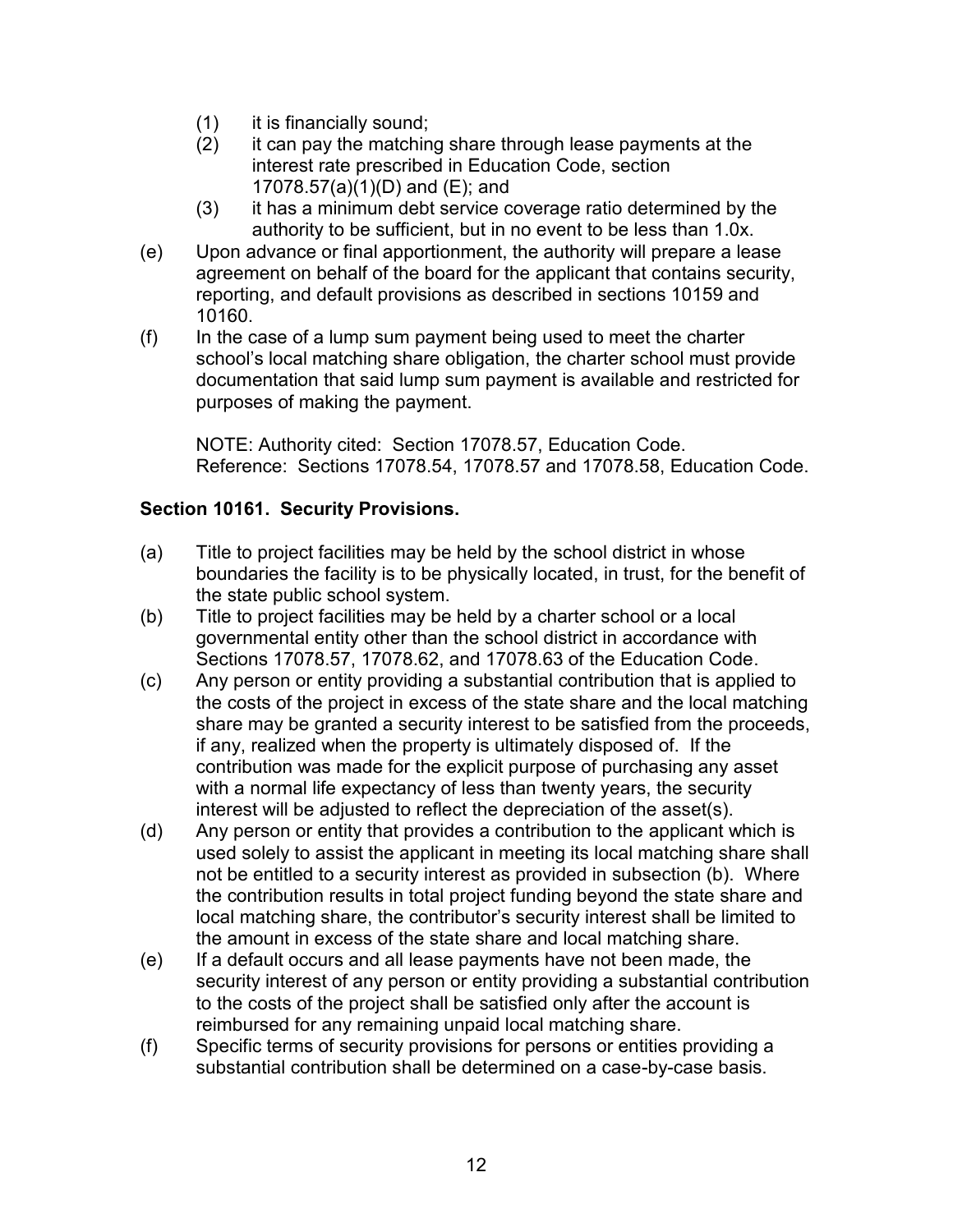NOTE: Authority cited: Section 17078.57, Education Code. Reference: Section 17078.57, Education Code.

### **Section 10162. Reporting and Default Provisions.**

- (a) Reporting provisions within the memorandum of understanding and / or funding agreement will include, but not be limited to, the requirements that all recipients of program funding shall
	- (1) provide to the authority semi-annual unaudited financial statements;
	- (2) report to the authority any material adverse change in its financial condition that could adversely affect its ability to make its lease payments under the program;
	- (3) report to the authority if the charter school's charter has been revoked or has not been renewed within 30 days of notification of such action, including providing the authority with a copy of the document provided by the chartering authority notifying the charter school of such action;
	- (4) provide to the authority audited financial statements within 120 days of the end of each fiscal year; and
	- (5) obtain from the board prior written consent before incurring any additional indebtedness, which consent may only be given if the authority has determined that the charter school will remain financially sound with the additional indebtedness.
- (b) Default provisions will include monetary penalties for late payments. Upon request of the board, the authority may amend the terms of the lease agreement, including the amortization schedule, where the applicant has established financial hardship to the satisfaction of the authority and the board, and the authority has determined that the charter school will be financially sound under the terms of the revised lease agreement. However, no such amendment may extend the amortization schedule beyond 30 years from the date of disbursement of funds. In the event the chartering authority has revoked or declined to renew the charter, the lease will be considered to be in default and the provisions of Education Code section 17078.62 shall be invoked. In instances where the lease is in default due to the revocation of the charter or failure to renew the charter, monetary penalties will not be incurred so long as the school district complies with Education Code section 17078.62.

 NOTE: Authority cited: Section 17078.57, Education Code. Reference: Section 17078.57, Education Code.

### **Section 10164. Advance Apportionment.**